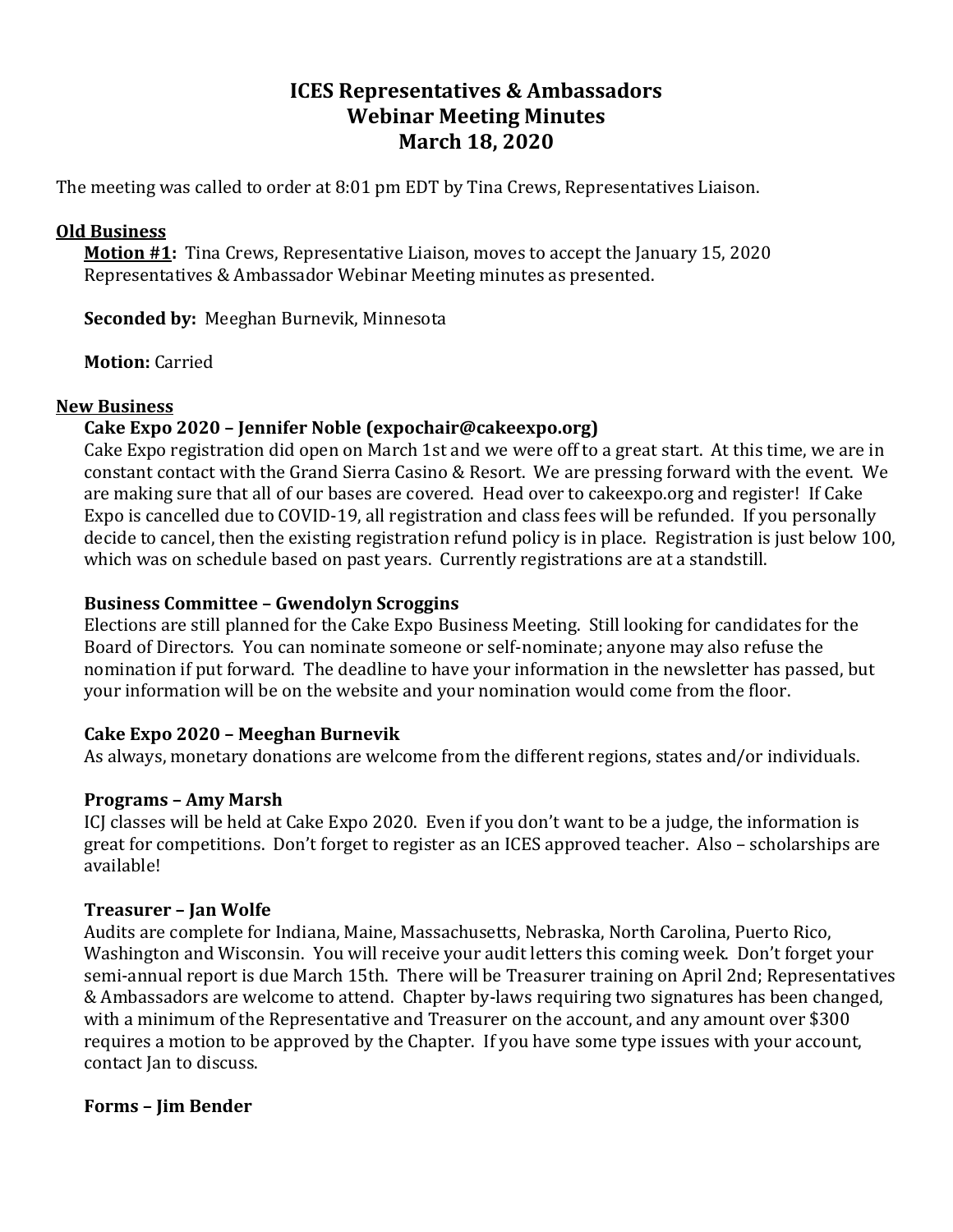We are almost ready to put the SAPCC newsletters on the website, so please continue to send them to Jim. If you are having any issues with the forms, or attaching to the forms, please contact the Tech Team.

#### **Open Discussion**

**Teachers and Demonstrators** – What is it that you want? Reps were looking for a list of demonstrators/teachers who were willing to travel for Days of Sharing, how far they are willing to travel, what they want for traveling (housing, cost, how many students, etc.), what they are offering to teach, length of the class. A motion to the Board with what the representatives is looking for is required. (1) Make the list available to ICES members only; must be logged into the site to see? (2) Make the list a file on the Facebook Representatives site so that members can't see the prices charged in case the Chapters add additional fees/costs to the class? (3) Put contact information on the list and do not put the prices on the list. Let the Reps workout the prices with the demonstrator/teacher. Valarie Archer has been putting a list together and will share it with ICES.

**SAPCC Webinars** – a few Representatives have had a few elections scheduled but due to the current climate, meetings/gatherings have been cancelled. How can they continue to conduct business/elections? You could use applications like Zoom (over 3 people but no more than 10), Skype, Google Hangout (max 10), Facebook Live, Messenger Live chat, Facetime (iPhone), Survey Monkey, G-Suite (\$6 per month, up to 100), Outlook voting buttons, Email Me Form. For elections, you must still follow the Election Guidelines as described in the ICES By-Laws and all eligibility requirements apply. Florida held elections last summer via email with reply deadline. If you are using something now, send an email to the Tech Team on what you are using. Your Chapter can hold elections at any time during the year. The ICES determined term of office begins at the Cake Expo and runs through the next Cake Expo.

What do you do if Chapter officers step down and no one is willing to step up? Encourage members to become officers, offer them support and help them.

Meetings/gatherings are up to the individual Chapters. Just make sure you are following CDC guidance until further notice.

### **Newsletter – Sherri Randell (newsletter@ices.org)**

We need help getting information for the newsletters! Please share some information, share photos, share recipes, share a tutorial, write an article about what's going on! If you're interested in helping with the newsletter, contact Sherri! Send in your upcoming events, Days of Sharing, etc. Fill out the newsletter event form on the site and send an email to newsletter@ices.org to let them know you have submitted. Don't forget to write an article and send pictures after your event! Go to [www.ices.org,](http://www.ices.org/) then Resources tab, select Newsletter and then you can choose to submit Article/Tutorial/Recipe, Caring and Sharing, or Media release and Consent.

**Password Reset** – if you forget your ICES.org password, it takes a little time for the rest to take place in the backend. You should get an email, a few minutes to a few hours, to let you know (check your spam folder). Just be patient! Don't keep resetting the password over and over.

#### **Motion #2:**

Bonnie Fazio-Richards, Florida, moved to close the meeting.

**Seconded by:** Chris Arrington, Georgia